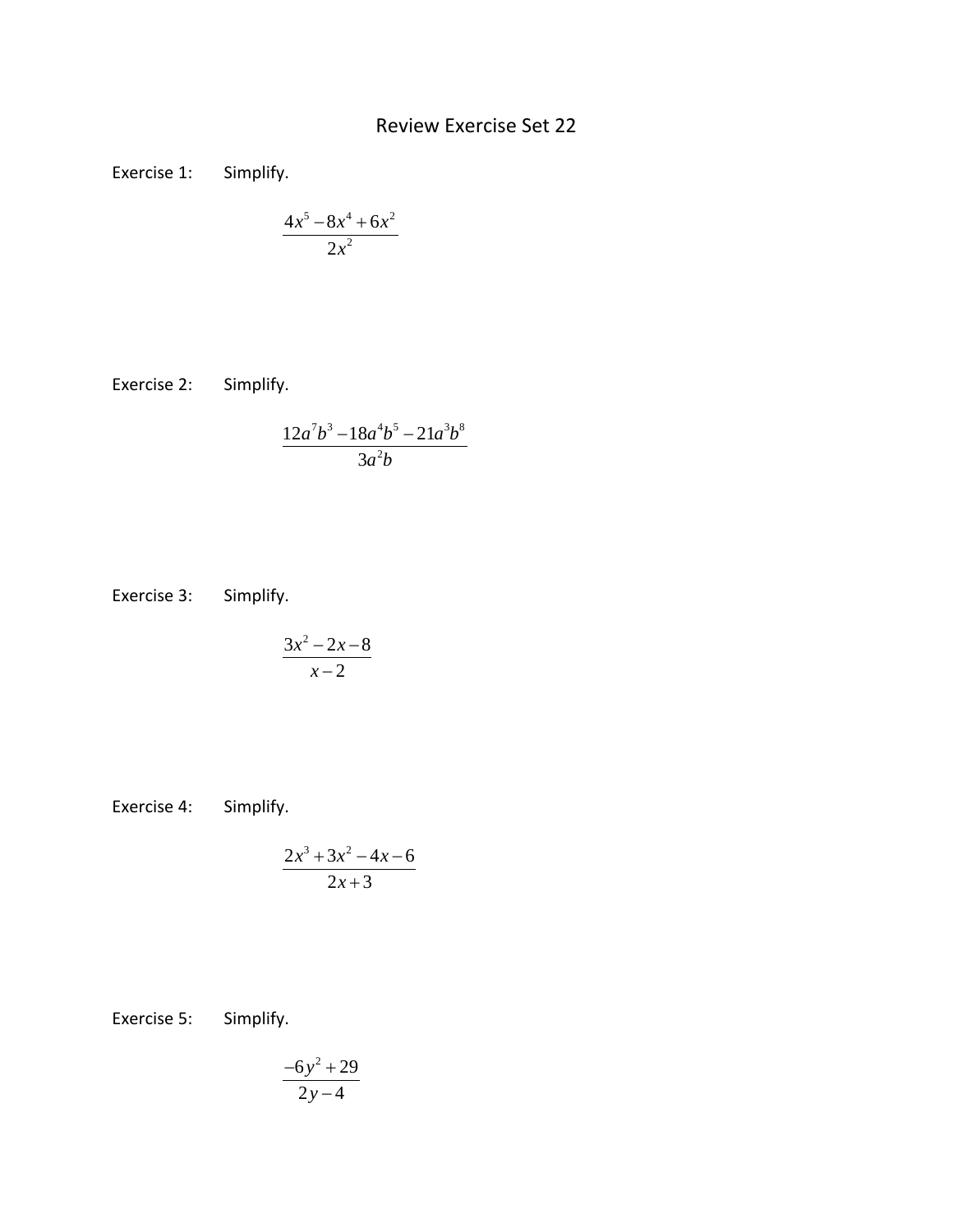## Review Exercise Set 22 Answer Key

Exercise 1: Simplify.

$$
\frac{4x^5 - 8x^4 + 6x^2}{2x^2}
$$

First, divide each term in the numerator by the denominator and writing it as a sum/difference of quotients

$$
=\frac{4x^5}{2x^2}-\frac{8x^4}{2x^2}+\frac{6x^2}{2x^2}
$$

Reduce

$$
= 2x^3 - 4x^2 + 3
$$

Exercise 2: Simplify.

$$
\frac{12a^7b^3 - 18a^4b^5 - 21a^3b^8}{3a^2b}
$$

Divide each term in the numerator by the denominator

$$
=\frac{12a^7b^3}{3a^2b}-\frac{18a^4b^5}{3a^2b}-\frac{21a^3b^8}{3a^2b}
$$

Reduce

$$
=4a^5b^2-6a^2b^4-7ab^7
$$

Exercise 3: Simplify.

$$
\frac{3x^2-2x-8}{x-2}
$$

First, setup the problem in long division format

$$
x-2\overline{\smash)x^2-2x-8}
$$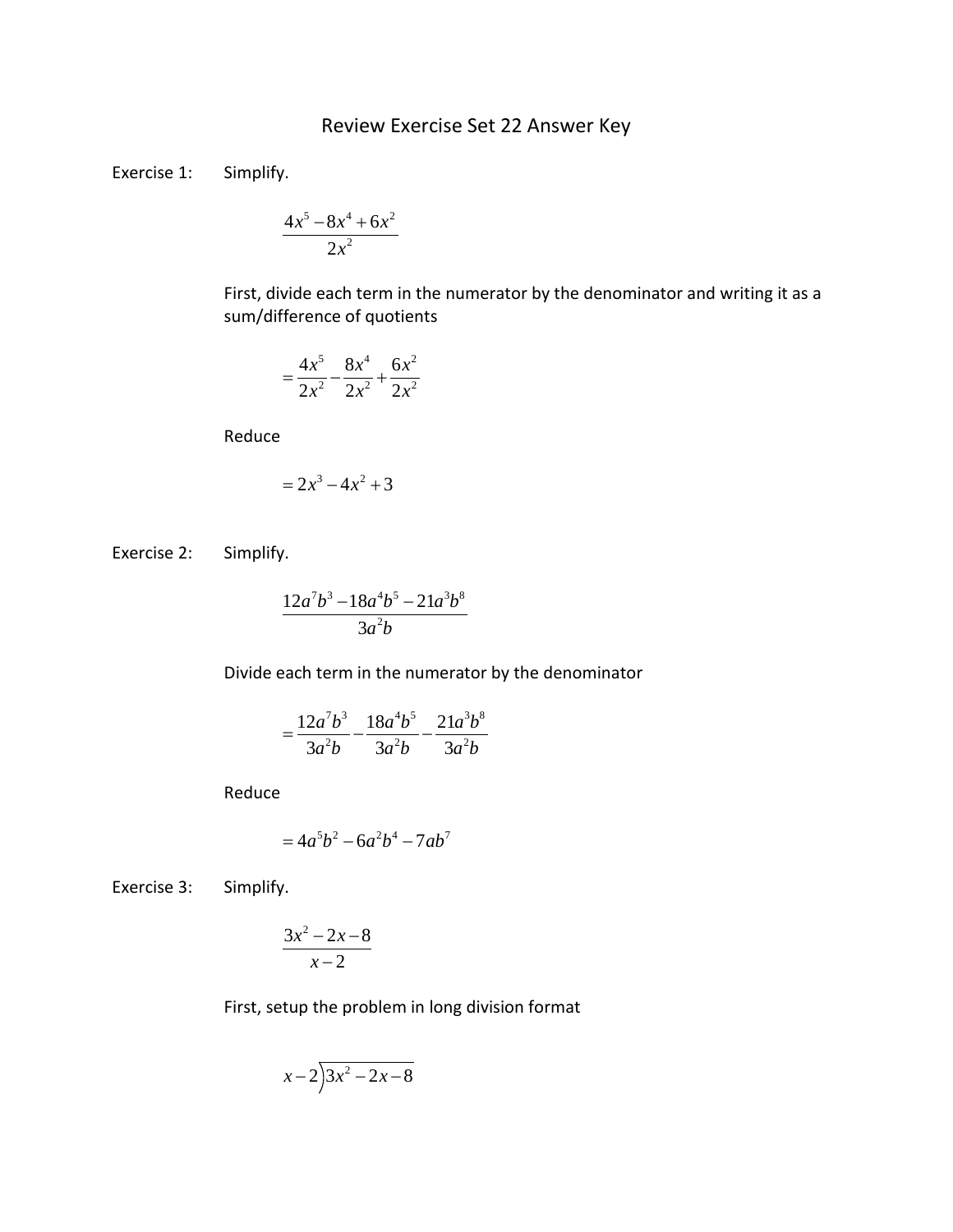Exercise 3 (Continued):

Next, divide the leading factor in the dividend by the leading term of the divisor to determine the first factor in the quotient

$$
\begin{aligned} x - 2 \overline{\smash)3x^2 - 2x - 8} \\ \frac{3x^2}{x} &= 3x \end{aligned}
$$

Multiply this term with the divisor and subtract it from the dividend to reduce the dividend.

$$
\begin{array}{r}3x\\x-2\overline{\smash)3x^2-2x-8}\\3x^2-6x\\4x-8\end{array}
$$

Repeat the previous steps with the new dividend

$$
\frac{4x}{x} = 4
$$
\n
$$
x-2\overline{\smash)3x^2 - 2x - 8}
$$
\n
$$
\underline{3x^2 - 6x}
$$
\n
$$
4x - 8
$$
\n
$$
\underline{4x - 8}
$$
\n0

Therefore,

$$
\frac{3x^2 - 2x - 8}{x - 2} = 3x + 4
$$